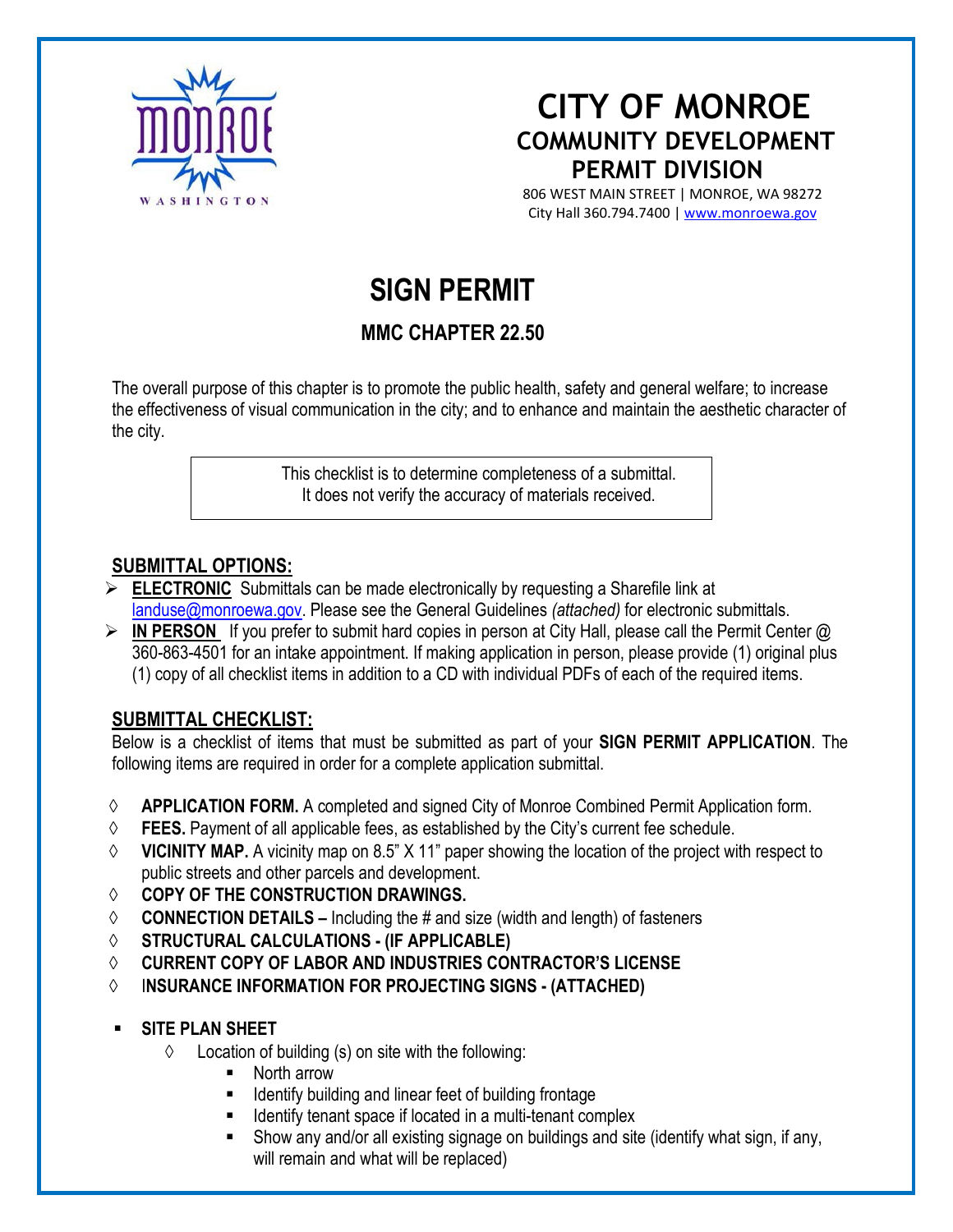

# **CITY OF MONROE COMMUNITY DEVELOPMENT PERMIT DIVISION**

 806 WEST MAIN STREET | MONROE, WA 98272 WASHINGTON CHECK CITY Hall 360.794.7400 | <u>[www.monroewa.gov](http://www.monroewa.gov/)</u>

#### **GENERAL PLAN REQUIREMENTS**

- $\Diamond$  The design of the proposed sign i.e., business name logo, etc.
- ◊ Dimensions of proposed sign with total square footage
- ◊ Construction of sign (footings, sign material, height of sign, etc.)
- ◊ How the sign will be secured to the building/structure (details of installation)
- ◊ If proposed sign is located within a multi-tenant complex, provide a copy of the Master Sign Plan for that complex and identify all signs and the total square footage for the complex (if applicable)

### **ANY OTHER ITEMS DEEMED NECESSARY BY THE ZONING ADMINISTRATOR.**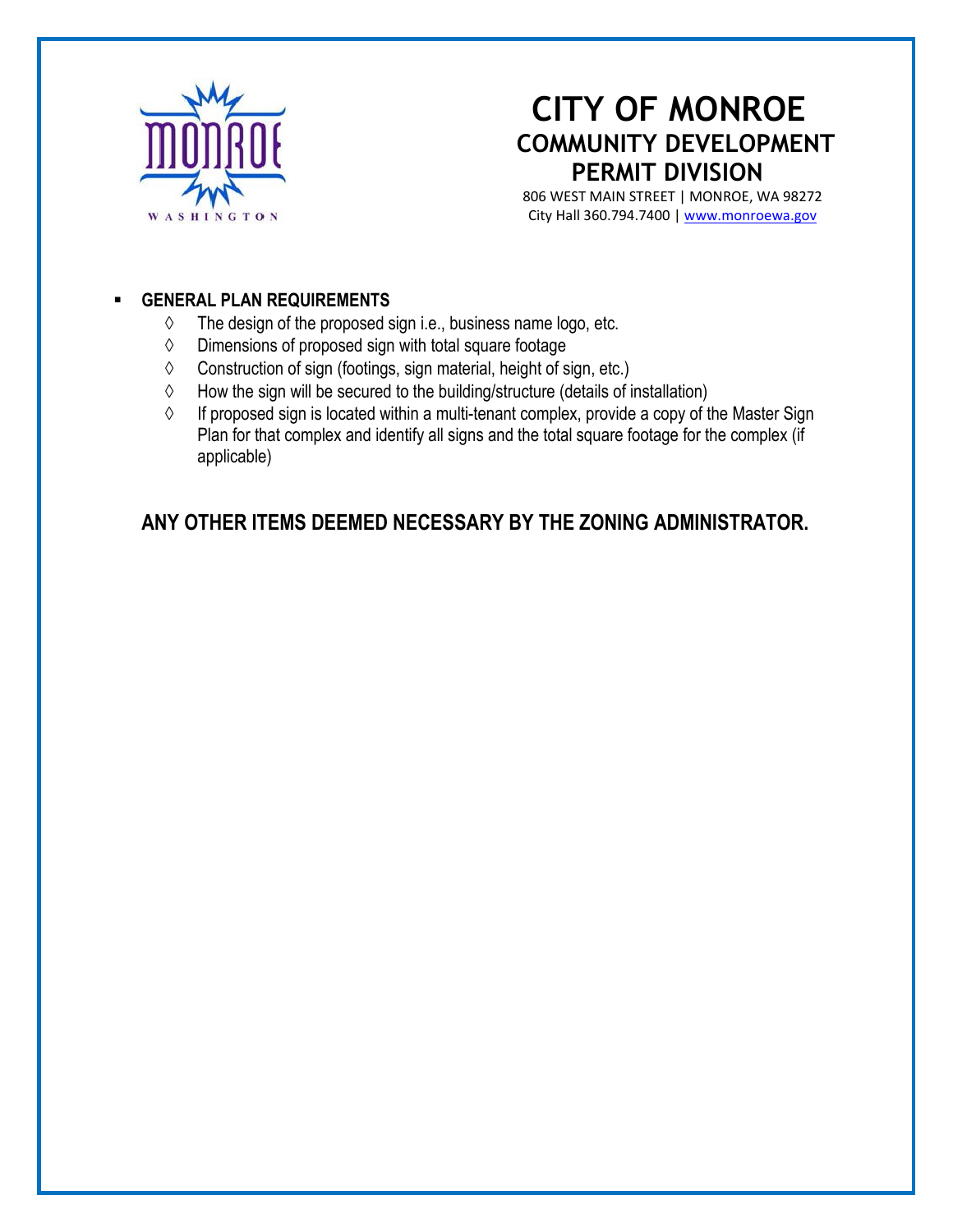|                                                                                                                                                                                                                                                        | <b>COMMUNITY DEVELOPMENT</b><br>806 West Main Street, Monroe, WA 98272<br>Phone (360) 794-7400 Fax (360) 794-4007<br>www.monroewa.gov<br><b>COMBINED PERMIT APPLICATION</b><br><b>PERMIT SUBMITTAL HOURS</b>                                                                                                                        |                                                                                                                                                                                                                                                                                                       | FOR OFFICE USE ONLY<br>PERMIT#(S)                                                                                                 |
|--------------------------------------------------------------------------------------------------------------------------------------------------------------------------------------------------------------------------------------------------------|-------------------------------------------------------------------------------------------------------------------------------------------------------------------------------------------------------------------------------------------------------------------------------------------------------------------------------------|-------------------------------------------------------------------------------------------------------------------------------------------------------------------------------------------------------------------------------------------------------------------------------------------------------|-----------------------------------------------------------------------------------------------------------------------------------|
|                                                                                                                                                                                                                                                        | MONDAY - FRIDAY / 8:00 - 12:00 & 1:00 - 5:00                                                                                                                                                                                                                                                                                        |                                                                                                                                                                                                                                                                                                       |                                                                                                                                   |
| <b>Building</b>                                                                                                                                                                                                                                        | <b>Operations</b>                                                                                                                                                                                                                                                                                                                   | <b>Fire</b>                                                                                                                                                                                                                                                                                           | <b>Land Use</b>                                                                                                                   |
| <b>Basic SFR</b><br>Commercial T/I<br>⊔<br>Demolition<br>Garage/Carport<br>❏<br>Mechanical<br>⊔.<br>$\Box$<br><b>New Construction</b><br>(Commercial/Residential) □ Utility Service<br>$\Box$ Plumbing<br>$\Box$ Racking<br><b>Residential Remodel</b> | $\Box$ Engineering Review<br>$\Box$ Fencing<br>$\Box$ Grading<br>$\Box$ Retaining wall<br>$\Box$ Rockery<br>$\Box$ Right-of-Way Disturbance<br>□<br>Other __________________                                                                                                                                                        | Fire Alarm<br>Fire Sprinkler<br>u<br>High Piled Storage<br>u<br><b>Hood Suppression</b><br>u<br>Operational<br>u<br>Spray Booth<br>u<br>$\Box$<br>Tents & Canopies<br>$\Box$<br><b>Other Community</b><br>NOTE: All required Electrical Permits will be issued by the<br>Dept. of Labor & Industries. | Type I Permit<br>Type II Permit<br>Type III Permit<br>$\Box$ Type IV Permit<br>$\Box$ See permit types listed on<br>attached form |
|                                                                                                                                                                                                                                                        | THIS APPLICATION WILL NOT BE ACCEPTED WITHOUT COMPLETED SUBMITTAL REQUIREMENTS                                                                                                                                                                                                                                                      |                                                                                                                                                                                                                                                                                                       |                                                                                                                                   |
|                                                                                                                                                                                                                                                        |                                                                                                                                                                                                                                                                                                                                     |                                                                                                                                                                                                                                                                                                       |                                                                                                                                   |
|                                                                                                                                                                                                                                                        |                                                                                                                                                                                                                                                                                                                                     |                                                                                                                                                                                                                                                                                                       |                                                                                                                                   |
|                                                                                                                                                                                                                                                        |                                                                                                                                                                                                                                                                                                                                     |                                                                                                                                                                                                                                                                                                       |                                                                                                                                   |
|                                                                                                                                                                                                                                                        |                                                                                                                                                                                                                                                                                                                                     |                                                                                                                                                                                                                                                                                                       |                                                                                                                                   |
|                                                                                                                                                                                                                                                        |                                                                                                                                                                                                                                                                                                                                     |                                                                                                                                                                                                                                                                                                       |                                                                                                                                   |
|                                                                                                                                                                                                                                                        |                                                                                                                                                                                                                                                                                                                                     |                                                                                                                                                                                                                                                                                                       |                                                                                                                                   |
|                                                                                                                                                                                                                                                        |                                                                                                                                                                                                                                                                                                                                     |                                                                                                                                                                                                                                                                                                       |                                                                                                                                   |
|                                                                                                                                                                                                                                                        |                                                                                                                                                                                                                                                                                                                                     |                                                                                                                                                                                                                                                                                                       |                                                                                                                                   |
|                                                                                                                                                                                                                                                        |                                                                                                                                                                                                                                                                                                                                     |                                                                                                                                                                                                                                                                                                       |                                                                                                                                   |
|                                                                                                                                                                                                                                                        |                                                                                                                                                                                                                                                                                                                                     |                                                                                                                                                                                                                                                                                                       |                                                                                                                                   |
|                                                                                                                                                                                                                                                        |                                                                                                                                                                                                                                                                                                                                     |                                                                                                                                                                                                                                                                                                       |                                                                                                                                   |
|                                                                                                                                                                                                                                                        |                                                                                                                                                                                                                                                                                                                                     |                                                                                                                                                                                                                                                                                                       |                                                                                                                                   |
| authorized by the property owner(s) to act on their behalf.<br>application on your behalf for this application.                                                                                                                                        | Attach a separate sheet for additional property owners/additional addresses<br>*Applicant: By your signature above, you hereby certify that the information submitted is true and correct and that you are<br>**Property Owner(s): By your signature above, you hereby certify that you have authorized the above Applicant to make |                                                                                                                                                                                                                                                                                                       |                                                                                                                                   |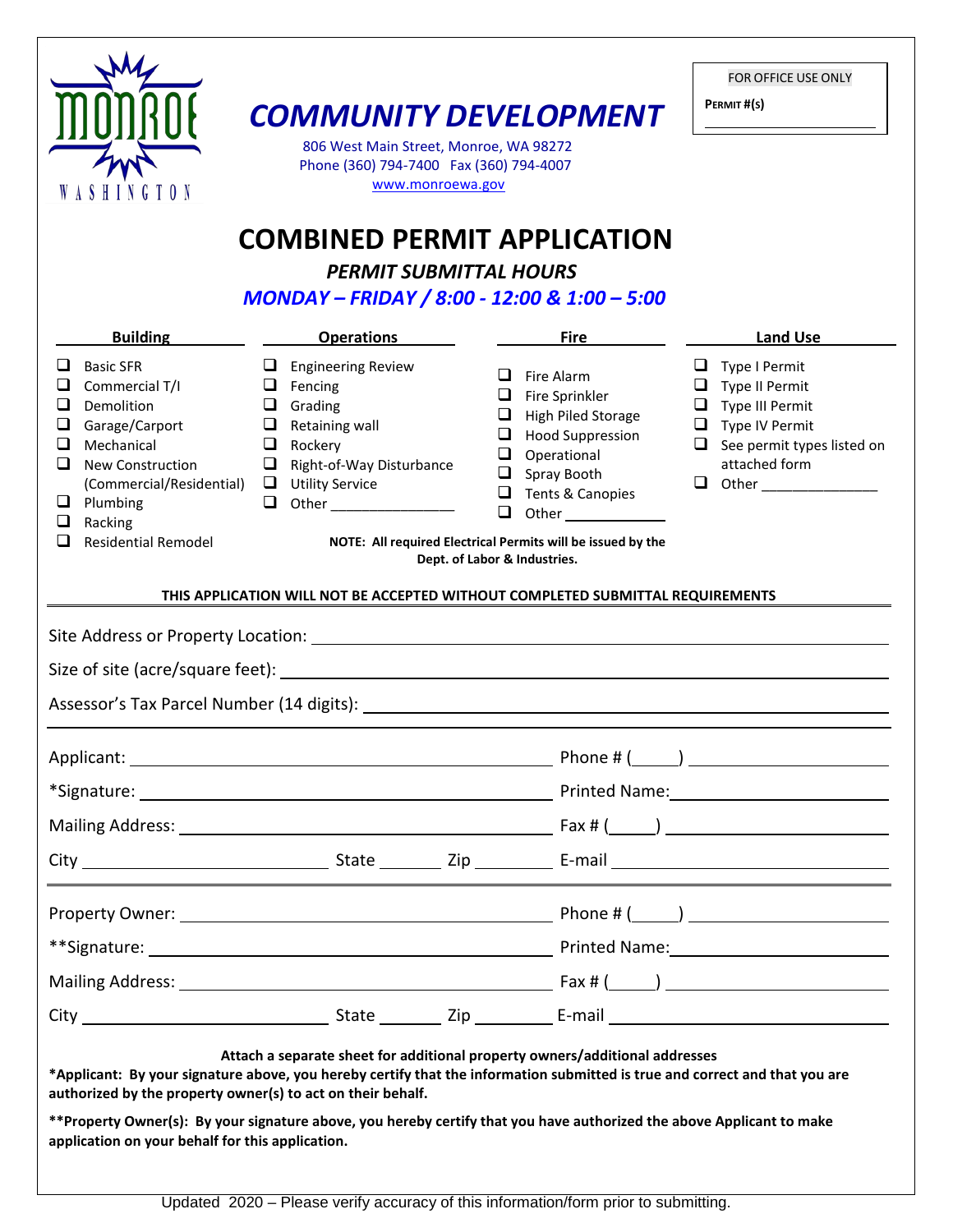

|                                                                                                                                                                                                                                | Phone # $\frac{1}{2}$ $\frac{1}{2}$ $\frac{1}{2}$ $\frac{1}{2}$ $\frac{1}{2}$ $\frac{1}{2}$ $\frac{1}{2}$ $\frac{1}{2}$ $\frac{1}{2}$ $\frac{1}{2}$ $\frac{1}{2}$ $\frac{1}{2}$ $\frac{1}{2}$ $\frac{1}{2}$ $\frac{1}{2}$ $\frac{1}{2}$ $\frac{1}{2}$ $\frac{1}{2}$ $\frac{1}{2}$ $\frac{1}{2}$ $\frac{1}{2}$ $\frac$ |       |
|--------------------------------------------------------------------------------------------------------------------------------------------------------------------------------------------------------------------------------|-----------------------------------------------------------------------------------------------------------------------------------------------------------------------------------------------------------------------------------------------------------------------------------------------------------------------|-------|
|                                                                                                                                                                                                                                |                                                                                                                                                                                                                                                                                                                       |       |
| Mailing Address: 1992 and 2010 City City City 2010 State 2ip 2ip 21.                                                                                                                                                           |                                                                                                                                                                                                                                                                                                                       |       |
|                                                                                                                                                                                                                                |                                                                                                                                                                                                                                                                                                                       |       |
| Name of Business: Name of Business: Name of Business: Name of Business: Name of Business: Name of Business: Name of Business: Name of Business: Name of Business: Name of Business: Name of Business: Name of Business: Name o |                                                                                                                                                                                                                                                                                                                       |       |
| Business Owner: 1990 March 2010 March 2010 March 2010 March 2010 March 2010 March 2010 March 2010 March 2010 M                                                                                                                 |                                                                                                                                                                                                                                                                                                                       |       |
| Mailing Address: Mailing Address: Mailing Address: Mailing Address: Mailing Address: Mailing Address: Mailing A                                                                                                                |                                                                                                                                                                                                                                                                                                                       |       |
|                                                                                                                                                                                                                                |                                                                                                                                                                                                                                                                                                                       |       |
| What are the dimensions of the proposed new sign(s)? ____________________________                                                                                                                                              |                                                                                                                                                                                                                                                                                                                       |       |
| Is the proposed new sign an electrical sign?                                                                                                                                                                                   | Yes<br>No                                                                                                                                                                                                                                                                                                             |       |
|                                                                                                                                                                                                                                |                                                                                                                                                                                                                                                                                                                       |       |
| $\vert$   Pole<br>    Monument     Wall<br>Sign type:                                                                                                                                                                          | Projecting                                                                                                                                                                                                                                                                                                            | Other |
| Is there other existing signage at this site?                                                                                                                                                                                  | Yes<br>No                                                                                                                                                                                                                                                                                                             |       |
| If yes, provide a drawing(s) showing the location of existing signage and the size of ALL existing signs at this site.                                                                                                         |                                                                                                                                                                                                                                                                                                                       |       |
| What is the length (lin/ft) of property street frontage?                                                                                                                                                                       |                                                                                                                                                                                                                                                                                                                       |       |
| What is the length (lin/ft) of building frontage?                                                                                                                                                                              |                                                                                                                                                                                                                                                                                                                       |       |
|                                                                                                                                                                                                                                |                                                                                                                                                                                                                                                                                                                       |       |
|                                                                                                                                                                                                                                |                                                                                                                                                                                                                                                                                                                       |       |
|                                                                                                                                                                                                                                |                                                                                                                                                                                                                                                                                                                       |       |
|                                                                                                                                                                                                                                | FOR OFFICIAL USE ONLY                                                                                                                                                                                                                                                                                                 |       |
| Plan Check Fee: \$                                                                                                                                                                                                             | Permit Fee: \$                                                                                                                                                                                                                                                                                                        |       |
|                                                                                                                                                                                                                                |                                                                                                                                                                                                                                                                                                                       |       |